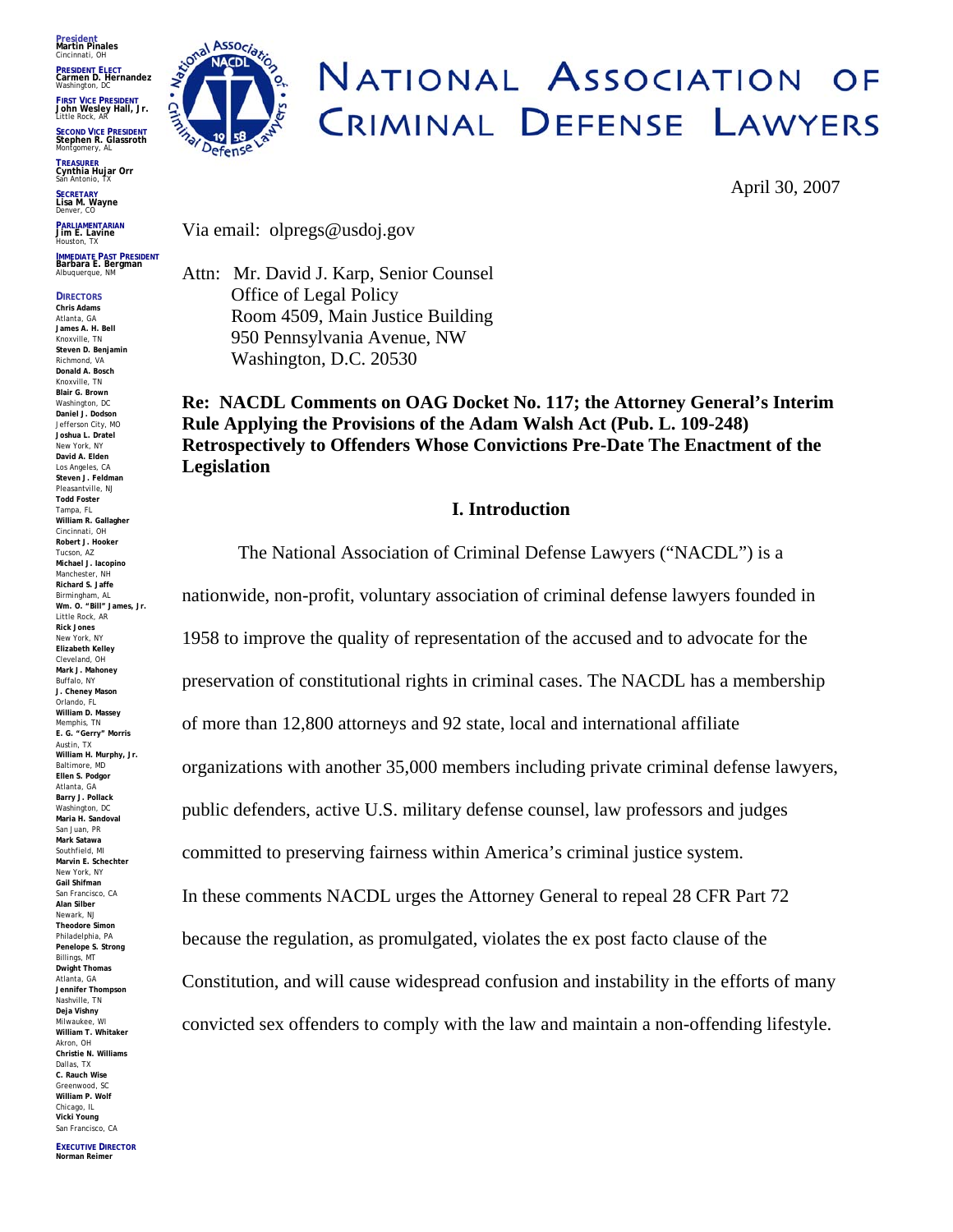#### **II. The Sex Offender Registration and Notification Act**

Title I of the Adam Walsh Child Protection and Safety Act of 2006, Public Law 109-248, contains the Sex Offender Registration and Notification Act (SORNA). SORNA imposes direct registration requirements on convicted sex offenders subject to federal jurisdiction. See, SORNA § 111. The act also places certain community notification responsibilities on the states. See, SORNA § 121. SORNA expands the definition of the term "sex offense" to include offenses involving kidnapping and false imprisonment of children and solicitation of children to engage in sexual contact and prostitution. See, SORNA § 111 (7). Section 111 (8) of SORNA expands the definition of sex offender to include certain juveniles.

SORNA generally requires the states to conform their sex offender registration laws to the SORNA requirements at the risk of losing federal funding for certain programs. SORNA requires states to enact laws that make a failure to register an offense punishable by more than one year of incarceration - in other words - a felony in most jurisdictions. See, SORNA § 113 (d). SORNA also requires that all states maintain certain information in their registries to include photographs and DNA samples.

SORNA delegates to the Attorney General the authority to specify the applicability of the act to sex offenders convicted before the enactment and implementation of the act. See, SORNA § 113(d). On February 16, 2007, the Attorney General promulgated 28 CFR Part 72, an interim rule, which extends the provisions of SORNA to sex offenders whose convictions pre-dated the enactment of the act. The regulation was published in the Federal Register on February 28, 2007. 72 Fed. Reg. Vol. 39, 8894.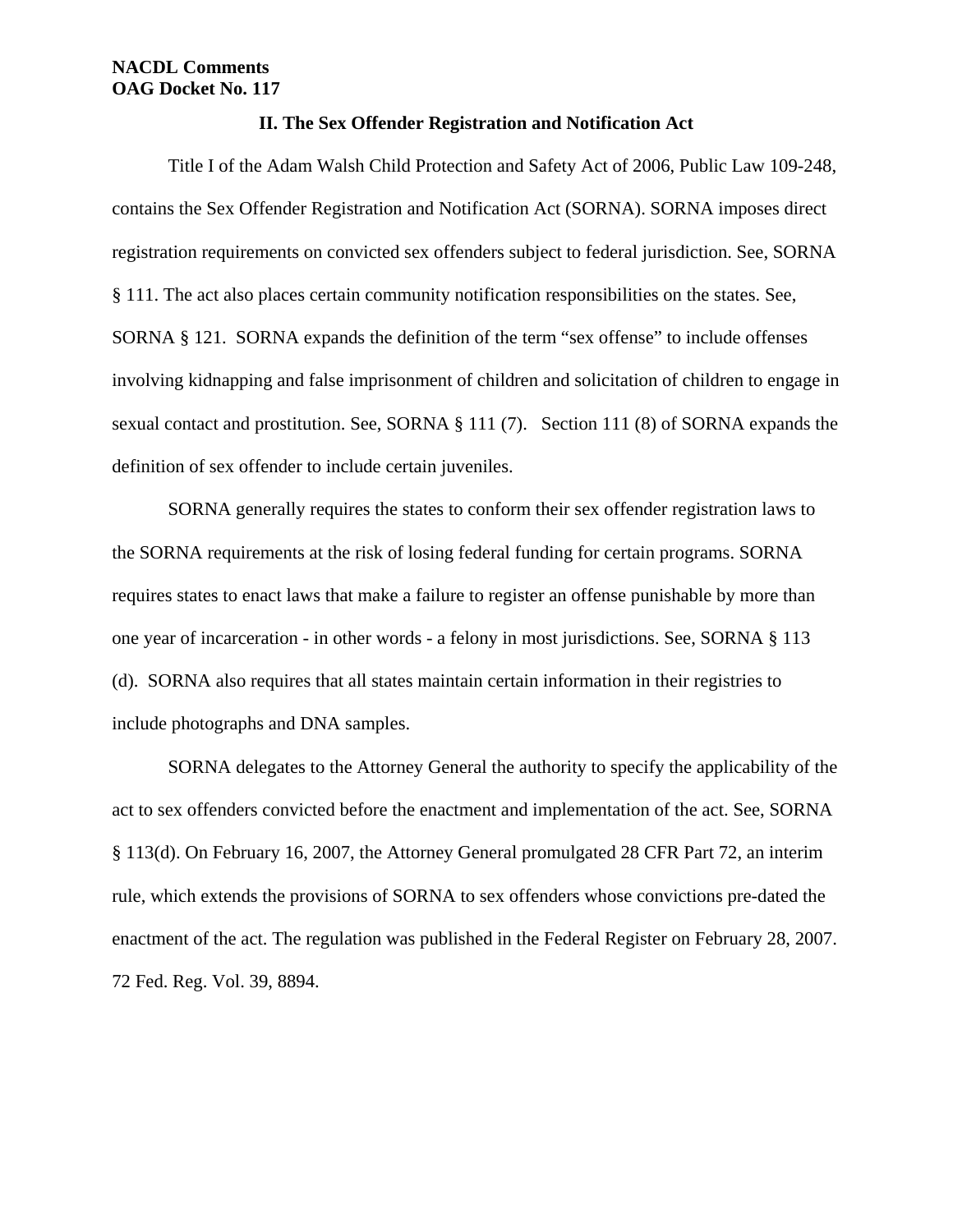#### **III. The Interim Rule Violates the Ex Post Facto Clause**

28 CFR Part 72, as promulgated, mandates that the provisions of the Sex Offender Registration and Notification Act be applied retroactively to sex offenders whose convictions occurred before the enactment of SORNA and the Adam Walsh Child Protection and Safety Act of 2006. 28 CFR 72.3. The National Association of Criminal Defense Lawyers urges the Attorney General to re-draft the regulation. As written, the regulation violates the ex post facto provisions of Part, I, Article 9 of the Constitution.

The supplementary information provided by the Attorney General broadly states that applying SORNA to sex offenders whose convictions pre-dated the enactment of the Adam Walsh Act does not offend the ex post facto provision of the Constitution because it creates "registration and notification provisions that are intended to be non-punitive, regulatory measures adopted for public safety reasons." 72 Fed. Reg. Vol. 39, 8896. The Attorney General relies on *Smith v. Doe*, 538 U.S. 84 (2003) for this proposition. In *Smith* the Supreme Court upheld the provisions of the Alaska Sex Offender Registration Act (ASORA) against an ex post facto challenge. In fact SORNA is a federal statute that is punitive and therefore the ex post facto provision of Article I Section 9 of the Constitution does apply. SORNA goes well beyond the Alaska Sex Offender Registration Act that was considered by the Court in *Smith*.

## **a. The Extensive Community Notification Provisions of SORNA Publicly Disgrace and Humiliate the Registered Offender in His or Her Community**

One consideration in determining whether a law is punitive is whether it is the type of law that our history and traditions consider to be punishment because it publicly disgraces the offender. Although ASORA and SORNA are similar in some respects, SORNA goes considerably beyond ASORA in its community notification requirements. SORNA requires that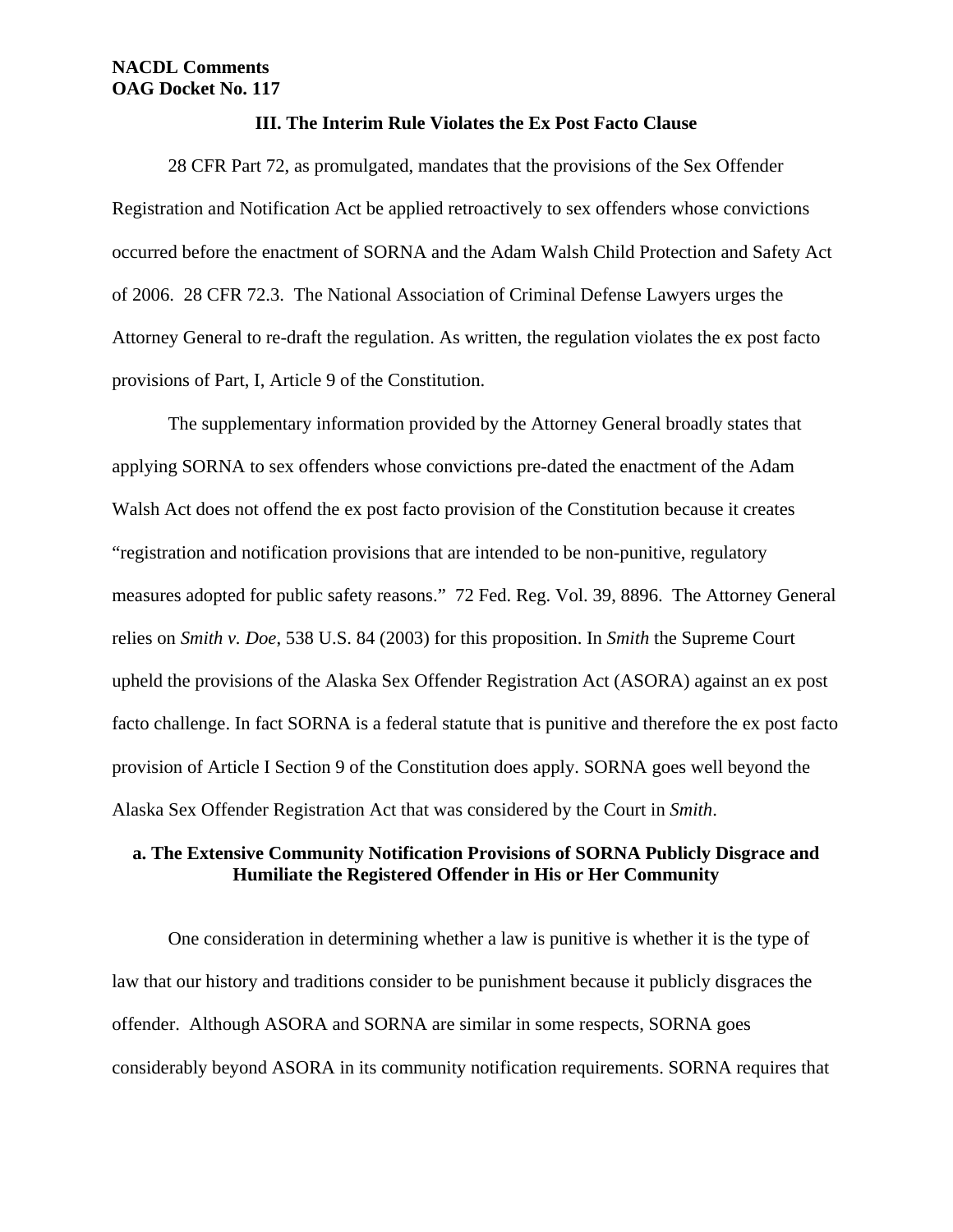an appropriate state official provide an offender's registration information to the Attorney General (for inclusion in the federal list) and to appropriate law enforcement and probation agencies. However, SORNA also requires the state to notify 1) "each school and public housing authority in the area in which the individual resides, is employed or is a student;" 2) "each jurisdiction where the sex offender resides, is an employee, or is a student and each jurisdiction from or to which a change of residence, employment, or student status occurs;" 3) "any agency responsible for conducting employment-related background checks under section 3 of the National Child Protection Act of 1993 (42 U.S.C. 5119a);" 4) "social service entities responsible for protecting minors in the child welfare system;" and, 5) "volunteer organizations in which contact with minors or other vulnerable individuals might occur." See, SORNA, § 121. These additional community notification measures render SORNA a punitive statute subject to ex post facto constitutional prohibition. In *Smith* the Court specifically addressed the shaming aspects of publication of registration information on the Internet. The Court described Internet publication as "more analogous to a visit to an official archive of criminal records than it is to a scheme forcing an offender to appear in public with some visible badge of past criminality." *Smith* at p. 99. SORNA provides far more public humiliation and shame than the mere review of criminal records at an archive. It requires the states to take affirmative actions to report the registration information throughout the community, even to those who might otherwise not seek such information. The SORNA requirements are far more akin to a scarlet letter or a wanted poster than they are to a trip to a central registry of government documents. SORNA is far more likely to inflict public disgrace than the provisions of the Alaska law considered by the Court in *Smith*. Our history and traditions consider such public disgrace and humiliation as punishment and thus invoke the requirements of the ex post facto clause. The interim rule violates the ex post facto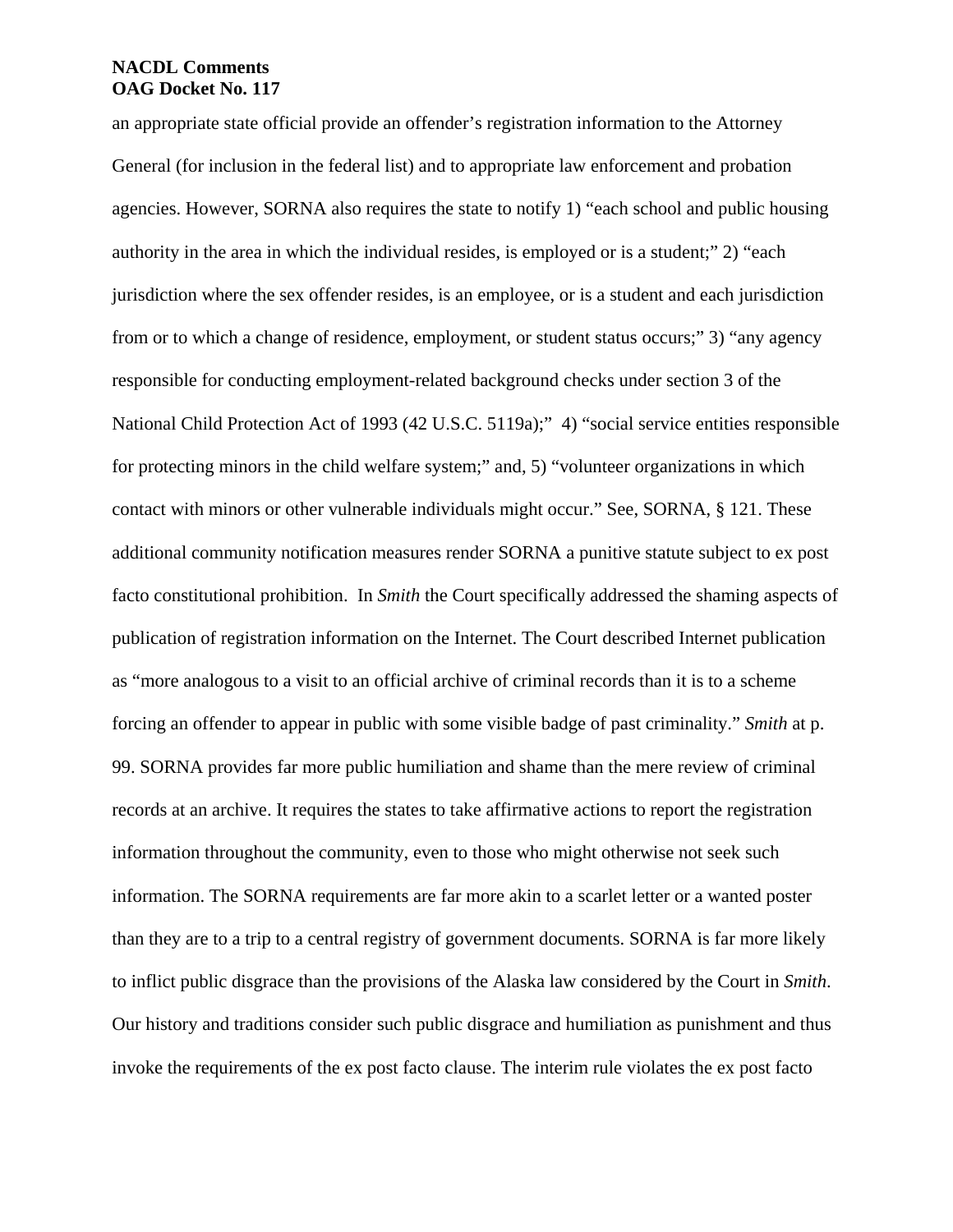clause because it extends these punitive measures to individuals whose offenses pre-dated the enactment of the statute.

#### **b. SORNA Imposes Affirmative Restraints and Disabilities on the Offender**

Unlike the Alaska statute considered in Smith, SORNA requires the personal appearance of the sex offender between one and four times per year depending upon his or her tier classification. See, SORNA, § 116. The requirement of periodic in-person appearance and verification imposes significant restraint on individual liberty and is a hallmark of traditional supervisory punishment such as probation and parole. Such a restraint on liberty is one of the primary factors to be considered in determining whether a statute is punitive rather than merely regulatory. *See, Smith* at p. 101; *Kennedy v. Mendoza-Martinez*, 372 U.S. 144, 168 (1963). The *Smith* court specifically noted that periodic updating of registration information under the Alaska scheme need not occur by personal visit and therefore did not create a restraint or disability. Id. SORNA, on the other hand, does specifically require periodic in-person appearance, verification of information and photographing. See, SORNA, § 116. This requirement imposes a substantial restraint and disability upon the individual subject to the act's requirements rendering the act to be a punitive measure subject to the ex post facto clause.

The extensive community notification provisions discussed above also serve to significantly and affirmatively cause restraint and disability on individual liberty. Such "outreach" efforts on the part of the government are likely to create a modern day equivalent of banishment which will substantially restrict the offender's ability to live and work in the community of his or her choice and to obtain and maintain employment.

SORNA goes well beyond the Alaska scheme that the Court upheld in *Smith*. SORNA imposes significant affirmative restraint and disabilities on the individual liberty of the offender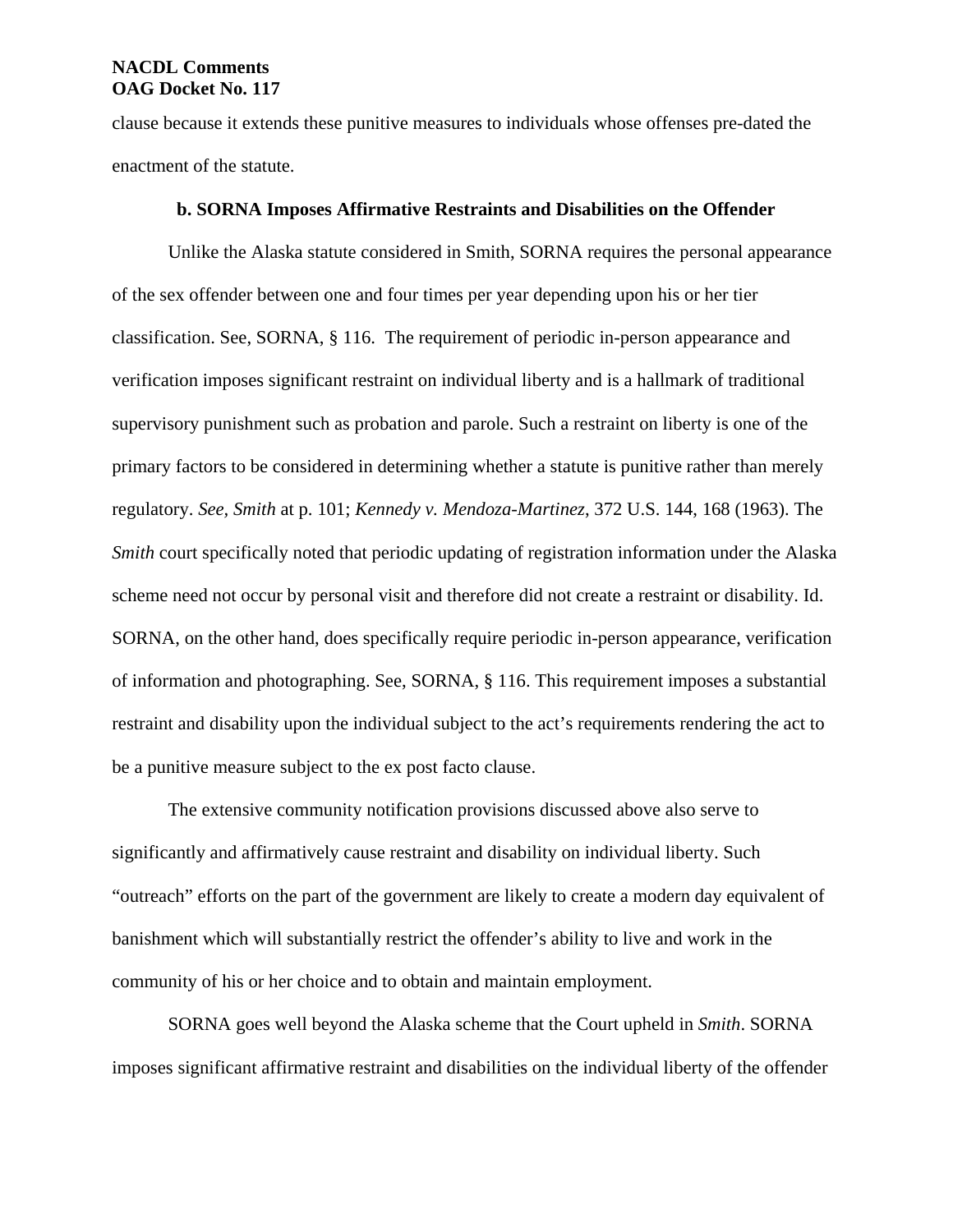rendering the statute to be punitive and subject to the prohibitions of the ex post facto clause of the Constitution. The interim rule, in applying SORNA to persons whose offenses pre-dated the enactment of the statute, violates the ex post facto clause.

## **IV. Application of the Interim Rule Will Cause Widespread Confusion and May Tend to Destabilize Offenders Who Have Paid Their Debt to Society and Are Living Productive, Non-Offending Lifestyles**

Sex offenders generally demonstrate lower rates of recidivism than other criminals. See, U.S. Department of Justice, Bureau of Justice Statistics, Recidivism of Sexual Offenders Released from Prison in 1994, November 2003; See also, Hanson R.K. and Morton Bourgon, R.K., Predictors of Sexual Recidivism: An Updated Meta-Analysis, Public Safety and Emergency Preparedness Canada (2004); Harris and Hanson, Sex Offender Recidivism: A Simple Question (2004); Hanson, R.K. and Bussiere, M., "Predicting Relapse: A Meta-Analysis of Sex Offender Recidivism Studies," Journal of Consulting and Clinical Psychology (1998). The interim rule renders SORNA applicable to all persons convicted of a sex offense without consideration of the age of that offense or the individual risk that any particular offender may pose to the community. Given sex offenders' lower rates of recidivism, this is bad policy. It exposes former offenders who have been law-abiding for years to the new requirements and public humiliation, disgrace and embarrassment. Former offenders, through the community notification provisions of SORNA, will be subjected to the likely loss of employment and housing despite their effective rehabilitative efforts and years of positive contributions to society. Secure employment, housing, and a supportive network of family and treatment are important factors in ensuring rehabilitation of an offender. Social science research demonstrates that sex offenders are more likely to re-offend in the absence of such stabilizing influences. See, Kruttschnitt, C., et al., "Predictors of Desistance among Sex Offenders: The Interaction of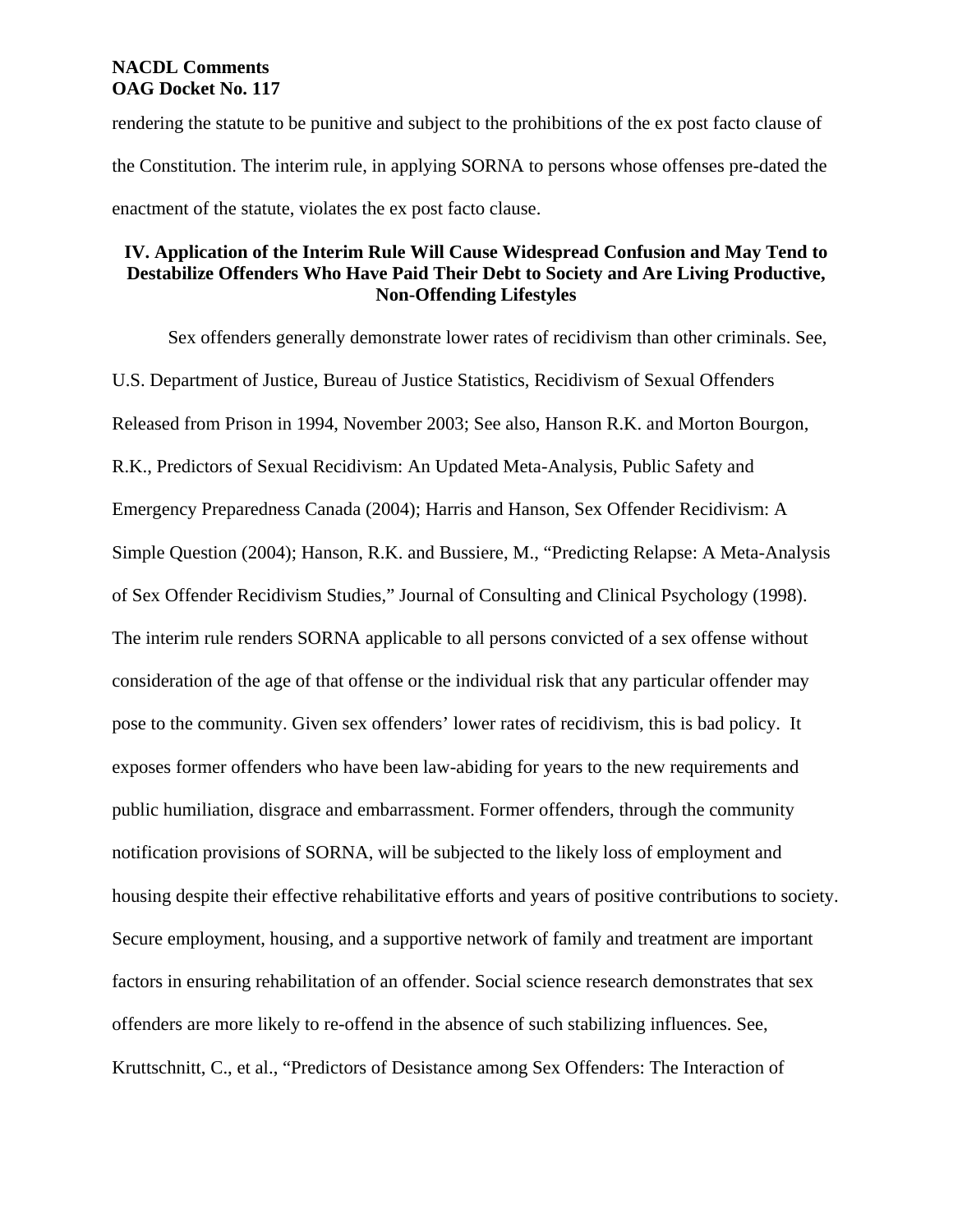Formal and Informal Social Controls," 17 Justice Quarterly 61 (2000). The retrospective application of SORNA to former offenders may disrupt substantial numbers of former offenders who have paid their debt to society and settled into law-abiding lifestyles. Rather than making society safer, retrospective application of SORNA makes society less safe.

It is important to recognize that SORNA does have a clean record reduction provision which permits some Tier I and Tier II offenders to decrease the time period of registration. See, SORNA, §115. However, the clean record provision would still require former offenders to register for a reduced period of time before exemption based upon a clean record. Neither the act nor the interim rule provide a mechanism for a former offender to demonstrate that he has already complied with the clean record requirements and therefore should not now be subject to the registration requirements. In short, former offenders get no credit for their rehabilitative efforts and law-abiding lifestyle, which in many cases has extended over many years. The interim rule is extremely unfair to such individuals. At the very least the interim rule should be amended to permit individuals with convictions that pre-date SORNA to avoid registration upon demonstrating that they have complied with the "clean record" provisions of the statute.

Finally, it is clear that the retroactive application of SORNA will cause significant confusion and enforcement problems in the states. Some states may have difficulty in identifying former offenders with old convictions. Former offenders will likely be confused as to the application of the new law in their individual situations. There will be significant problems with notifying former offenders who are no longer under the supervision of a probationary sentence or parole. If SORNA is to be applied retroactively, at all, it would be wise for the Attorney General to limit the retrospective application of SORNA only to offenders who remain under court, probation or parole supervision.